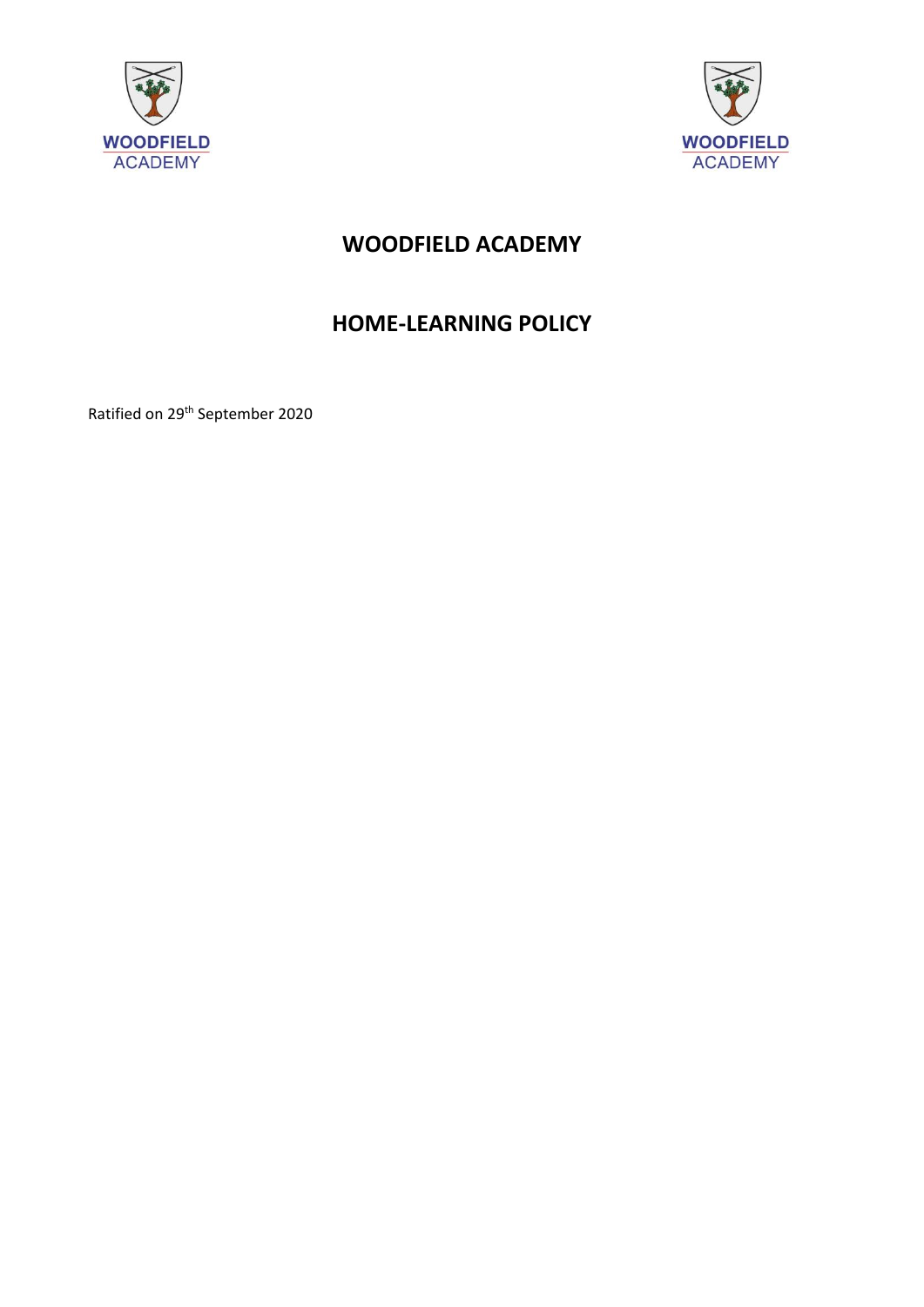At Woodfield Academy we offer a varied and rich curriculum, designed to broaden pupils' experiences and enhance their academic achievement. We believe that home-learning is a valuable part of the independent learning process and contributes to sound study habits. Our policy is based on our whole school vision and values. Our policy hopes to help our pupils become curious, creative and independent learners who develop excellent skills for the future by:

- Ensure learning in the classroom is consolidated and reinforced.
- Extend pupil's knowledge, for example through additional reading, research and enquiry.
- Encourage development of study skills, confidence, organisation, motivation and enquiring minds, all elements essential for lifelong learning.
- Encourage a partnership in learning between pupil, parents and teachers.
- Maintain the emphasis on raising levels of attainment.
- Encourage pupils to be independent learners.
- To give pupils a sense of pride and accomplishment in what they have achieved.

In addition, we recognise that school is not the only place where children learn. The experiences that children get at home, through clubs and family outings is of utmost value to their development as wellrounded young citizens. It is for this reason that any home-learning is designed to enhance children's learning experiences, rather than encroach on family time.

Home-learning is the work which is set outside of the timetabled curriculum and is to be shared and supported by parents. **It contains an element of independent study** in that it is not usually directly supervised by a teacher and it represents an **extension of the learning opportunities** provided in school. Home-learning is planned and structured to reinforce / consolidate learning within school and build up basic skills. General expectations for home-learning include:

- Daily reading using books from home, the library or online
- KS2 Reading Plus activities
- KS3 MyOn Reading and Writing tasks
- Weekly spellings
- Learning times tables
- Preparation for class lessons Pre-teaching and Blended Learning
- Distance Learning (during Covid19)
- Research

The school will identify parents and work collaboratively to support pupils learning at home in a household without access to digital learning.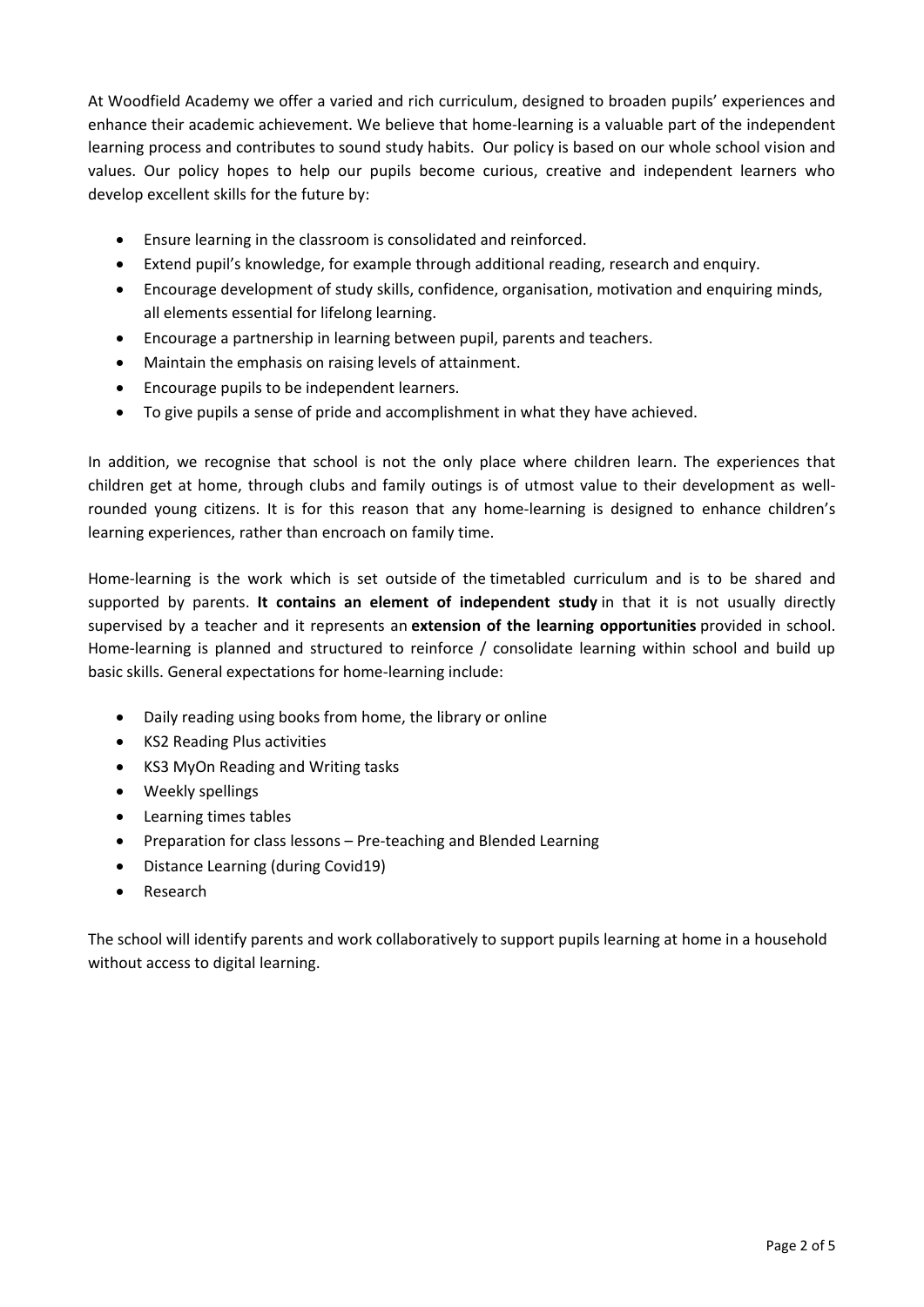#### **Working in Partnership with Parents**

Parents and carers play a vital role in their child's learning. As an Academy we want to work in partnership with our parents so that they are sufficiently informed and onboard with home-learning expectations; that they understand home-learning is about quality learning not the amount of time spent on a task; and that their pupil may require support in order to achieve. Parents can support the Academy by:

- Monitoring diaries and ClassCharts
- Support school by ensuring that their child attempts home-learning
- Provide a suitable place for pupils to carry out home-learning
- Praise their child(ren) when tasks are completed or attempted
- Support their child if needed with home-learning tasks and projects as needed

### **Working in Partnership with Pupils**

We understand that progress or attainment gaps can emerge when pupils do not complete home-learning tasks or can further compared to peers who positively engage with home-learning. Therefor we aim to work with our pupils and encourage them to manage their own time, increase their independence and understand the value of this educational process. We clearly communicate our expectations to our pupils and through their planners and ClassCharts we share tasks and give praise.

The role of the pupil is vital in home-learning. In KS2 home-learning is shown to have 2 months impact and in KS3 it can have as much as 5 months impact on progress. In order to engage fully with home-learning activities we expect pupils to:

- Listen to home-learning instructions carefully and record necessary details in their planner
- Regularly log onto ClassCharts
- Follow teacher guidelines and complete work to a good standard
- Ensure home-learning is completed on time and handed into to the teacher by the deadline
- Attempt to work at the best of their ability
- Inform the teacher of any difficulties they faced in completing the task

### **The role of the Subject Teacher**

Home-learning should provide an opportunity for maximum pupil success and minimum pupil frustration, with an emphasis on progress. It is important that teachers set authentic and relevant tasks, differentiated and well matched to learners needs. Our teachers will:

- Set quality home-learning tasks that directly contribute to pupil progress
- Ensure that homework is recorded in planners and via ClassCharts
- Give full and comprehensive information to pupils to enable them to access their learning
- Set reasonable deadlines for pupils and model what success looks like
- Provide additional help and support for pupils if needed
- Inform Heads of Department and follow procedures if home-learning tasks are not completed by recording on ClassCharts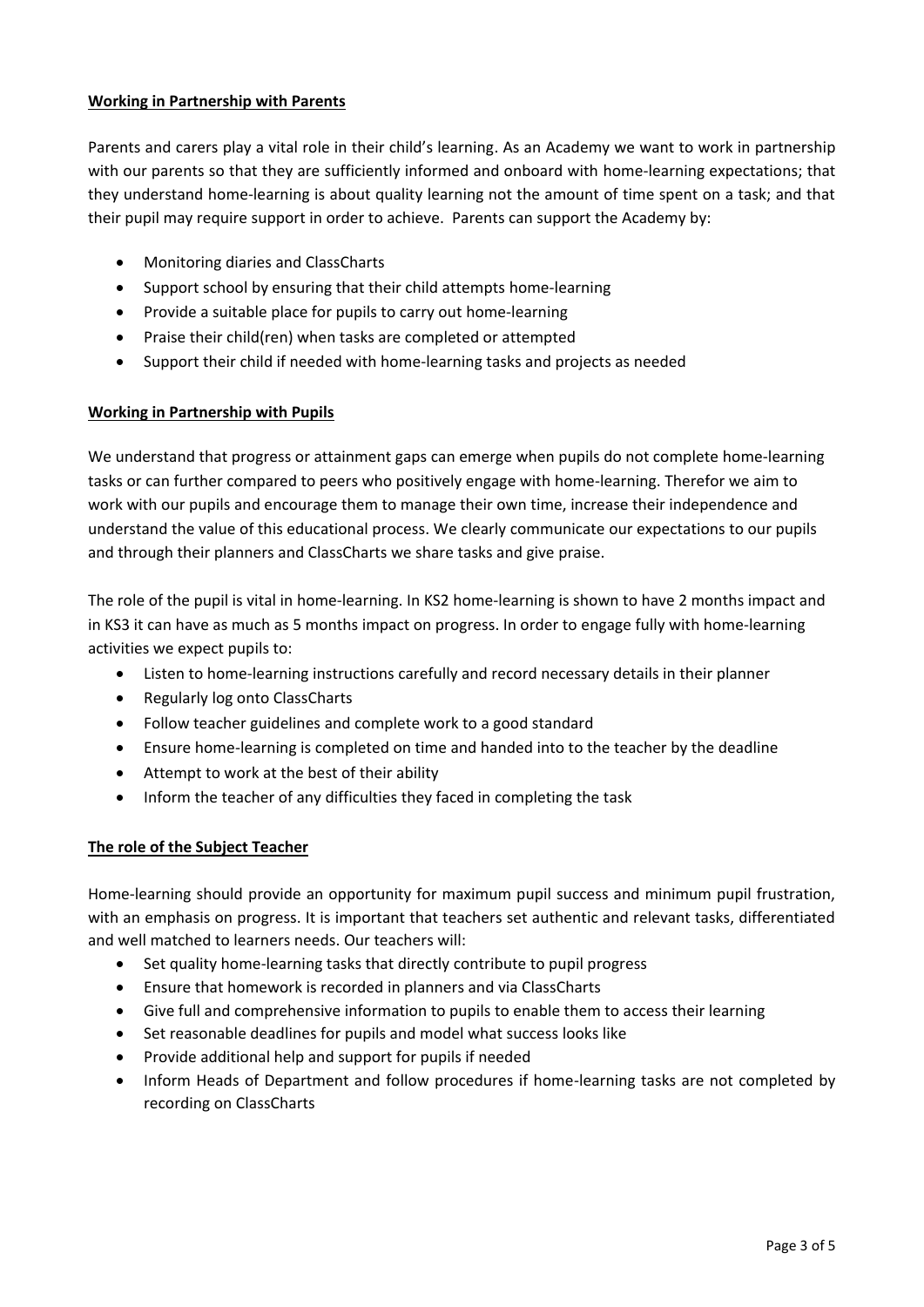### **The role of the Head of Department/Head of Year**

Heads of Department provide a key component to the success of home-learning in a school. Heads of Department will be expected to:

- Lead the development of home-learning within their department
- Ensure the curriculum page on the school website is up-to-date
- Provide their teachers with clear guidance on the expectations, amount, frequency and quality of the home-learning activities set in their department
- Support teachers in dealing with non-completion

#### **Structure of home-learning**

Pupils will be set one home-learning task per week in core subjects. These tasks will be set online and will reflect the current topics in class or revision/recap of topics previously covered to aid memory.

Pupils will receive additional homework where tasks completed outside of the classroom can aid progress. This may include learning key words and vocabulary or completing revision or research tasks. Subjects may also set half termly projects set over several weeks, the expectation will be that the pupil will spend the required time per week to complete the tasks to a high standard.

In addition, during the current Covid-19 Pandemic and reduced school day we shall also set distant learning tasks. These lessons will cover the topics that pupils are not able to cover in school.

Home-learning will be set at the beginning of the lesson and written on the whiteboard. This is to ensure all pupils have the time to write in the home-learning correctly in their planner. It will also be sent via the ClassCharts portal enabling parents to see when homework has been set.

Finishing uncompleted work is not deemed to be a regular home-learning task. Where a pupil is asked to finish work at home, this will be as a result of insufficient work or effort in class.